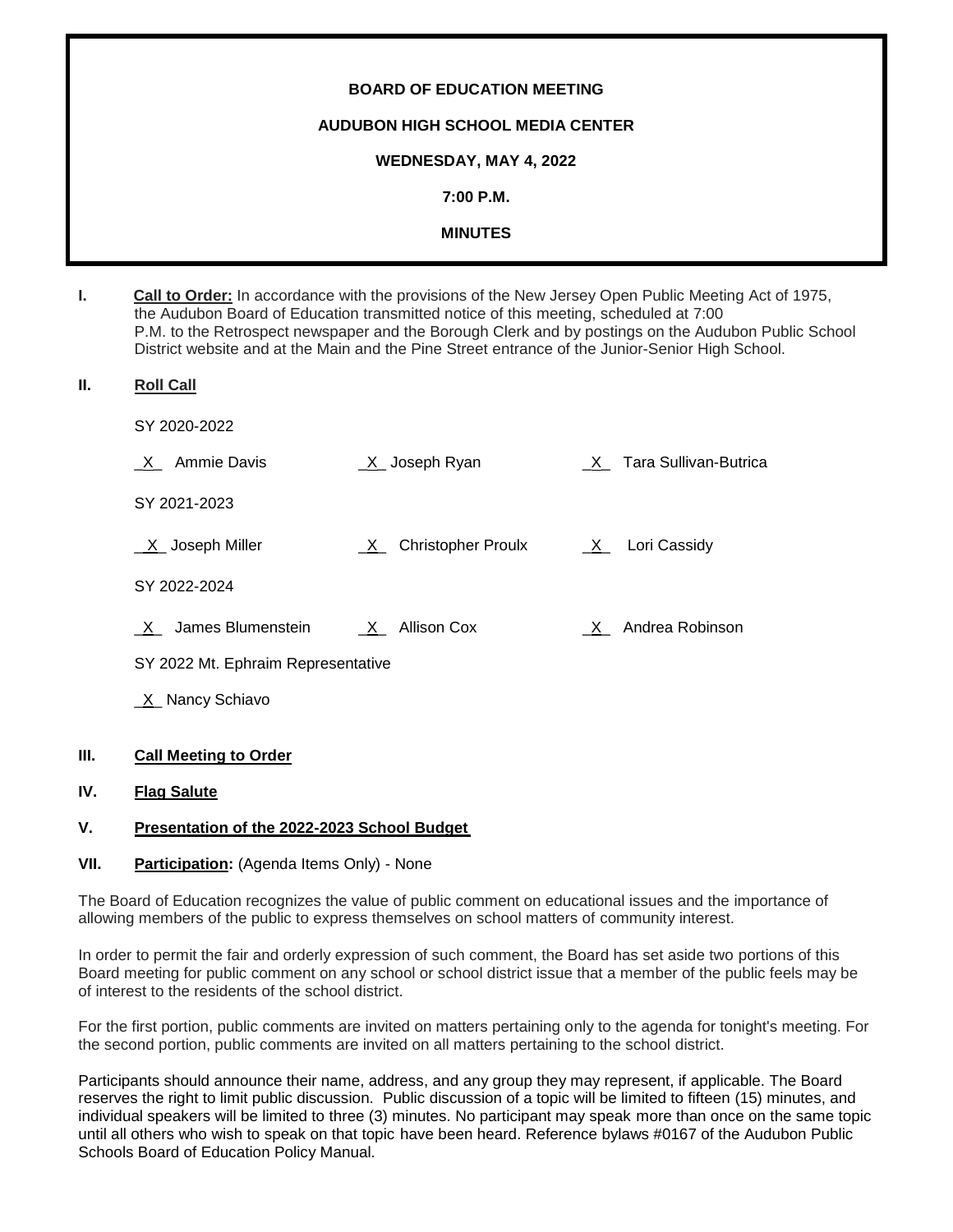The Board uses the public comment period as an opportunity to listen to citizen. Not all issues brought to a Board meeting will be resolved at that particular meeting. Complaints stated or actions requested by the public may be taken under advisement by the Board for investigation, discussion, actions, or disposition at a later date or time. The public comments sessions are an opportunity for citizens to share their opinions and remarks with the Board; it is not a question and answer session. The Board may or may not respond to public comments at the time they are made and is under no obligation to do so.

The Board does not endorse public comments nor will the Board be held liable for comments made by members of the public. Any individuals who may be the subject of public comments, including district employees, shall retain all rights against defamation and slander according to the laws of New Jersey.

All motions are voted on by all members unless otherwise marked with a +.

# **VIII. OPERATIONS: Chairperson: Mrs. Cox – Committee Members: Ms. Davis, Mr. Proulx, Mr. Ryan and Alternate: Mr. Miller**

#### **Board of Education Goals**

- To continue to provide equitable access to a rigorous curriculum while focusing on improving student achievement and decreasing the achievement gaps.
- $\div$  To maintain a cost-effective budget that provides for educational resources, supports a preventative maintenance program, and encourages and facilitates long-range facility improvements.
- $\div$  To foster a positive school climate and culture in order to positively impact student motivation, engagement, and achievement.

### **MOTION TO APPROVE ITEM 1**

Motion by Mr. Ryan and seconded by Mr. Miller

1. Motion to approve the following resolution for Adoption of the 2022/2023 Budget:

BE IT RESOLVED that the budget be approved for the 2022/2023 School Year using the 2022/2023 state aid figures:

|                      | 2022/2023<br><b>Budget</b> | <b>Audubon Borough</b><br><b>Tax Levy</b> | <b>Audubon Park</b><br><b>Tax Levy</b> |
|----------------------|----------------------------|-------------------------------------------|----------------------------------------|
| <b>General Fund</b>  | 25,702,497.00              | 12,682,125.00                             | 348,324.00                             |
| Special Revenue Fund | 3,818,635.00               |                                           |                                        |
| Debt Service Fund    | 1,654,974.00               | 1,635,295.00                              | 19,679.00                              |
| Total                | 31,176,106.00              | 14,317,420.00                             | 368,003.00                             |

WHEREAS, the Audubon Board of Education recognizes school staff and Board members will incur travel expenses related to and within the scope of their current responsibilities and for travel that promotes the delivery of instruction or furthers the efficient operation of the school district; and

WHEREAS, N.J.A.C. 6A:23B-1,1 et seq. requires Board members to receive approval of these expenses by a majority of the full voting membership of the Board and staff members to receive prior approval of these expenses by the Superintendent of Schools and a majority of the full voting membership of the Board; and

Audubon BOE Agenda May 4, 2022 Page | 2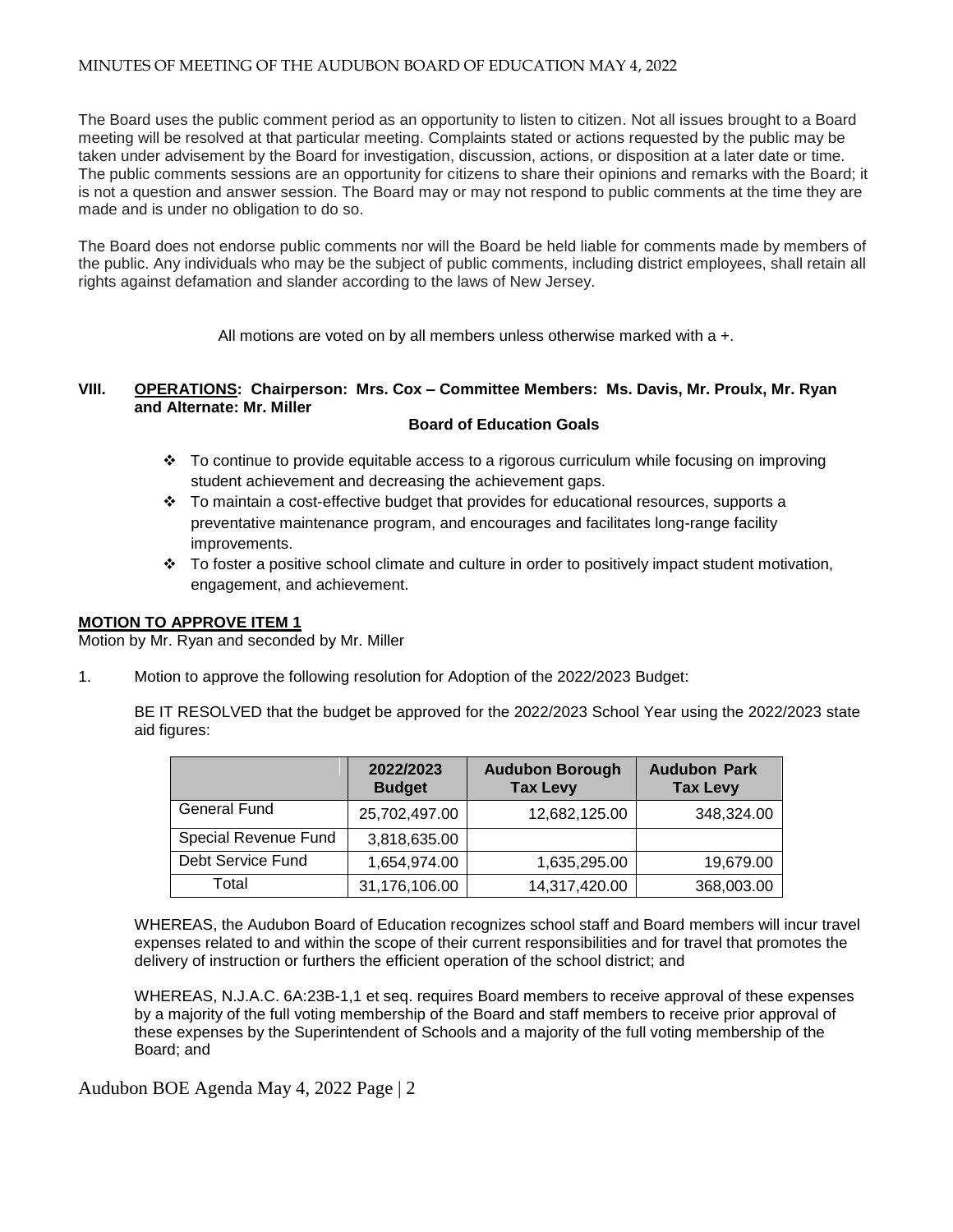BE IT RESOLVED, that the Audubon Board of Education established \$36,000.00 as the allotted maximum expenditures for travel. To date thus far in the 2021/2022 school year, the Audubon Board of Education has spent \$ 8,049.00 on travel, out of the \$36,000.00 that was budgeted.

| Motion to Approve Item 1: U. Ryan |                        | Second: J. Miller                       |                   |
|-----------------------------------|------------------------|-----------------------------------------|-------------------|
| <b>Roll Call</b>                  |                        |                                         |                   |
| _X_ Ammie Davis                   | $X$ Joseph Ryan        | X Tara Butrica                          | _X_ Nancy Schiavo |
| X Joseph Miller                   |                        | $X$ Christopher Proulx $X$ Lori Cassidy |                   |
| X James Blumenstein               | <u>_X_</u> Allison Cox | X Andrea Robinson                       |                   |

#### **VOTE FOR ITEM 1**

Motion approved by unanimous roll call (10-0)

# **IX.** Public Participation: (Open Discussion)

The Board of Education recognizes the value of public comment on educational issues and the importance of allowing members of the public to express themselves on school matters of community interest.

In order to permit the fair and orderly expression of such comment, the Board has set aside two portions of this Board meeting for public comment on any school or school district issue that a member of the public feels may be of interest to the residents of the school district.

For the first portion, public comments are invited on matters pertaining only to the agenda for tonight's meeting. For the second portion, public comments are invited on all matters pertaining to the school district.

Participants should announce their name, address, and any group they may represent, if applicable. The Board reserves the right to limit public discussion. Public discussion of a topic will be limited to fifteen (15) minutes, and individual speakers will be limited to three (3) minutes. No participant may speak more than once on the same topic until all others who wish to speak on that topic have been heard. Reference bylaws #0167 of the Audubon Public Schools Board of Education Policy Manual.

The Board uses the public comment period as an opportunity to listen to citizen. Not all issues brought to a Board meeting will be resolved at that particular meeting. Complaints stated or actions requested by the public may be taken under advisement by the Board for investigation, discussion, actions, or disposition at a later date or time. The public comments sessions are an opportunity for citizens to share their opinions and remarks with the Board; it is not a question and answer session. The Board may or may not respond to public comments at the time they are made and is under no obligation to do so.

The Board does not endorse public comments nor will the Board be held liable for comments made by members of the public. Any individuals who may be the subject of public comments, including district employees, shall retain all rights against defamation and slander according to the laws of New Jersey.

# **X. ADJOURNMENT**

1. The next Regular Board of Education meeting is scheduled for Wednesday, May 11, 2022 at 6:30 PM in the Audubon Junior-Senior High School Auditorium.

Audubon BOE Agenda May 4, 2022 Page | 3